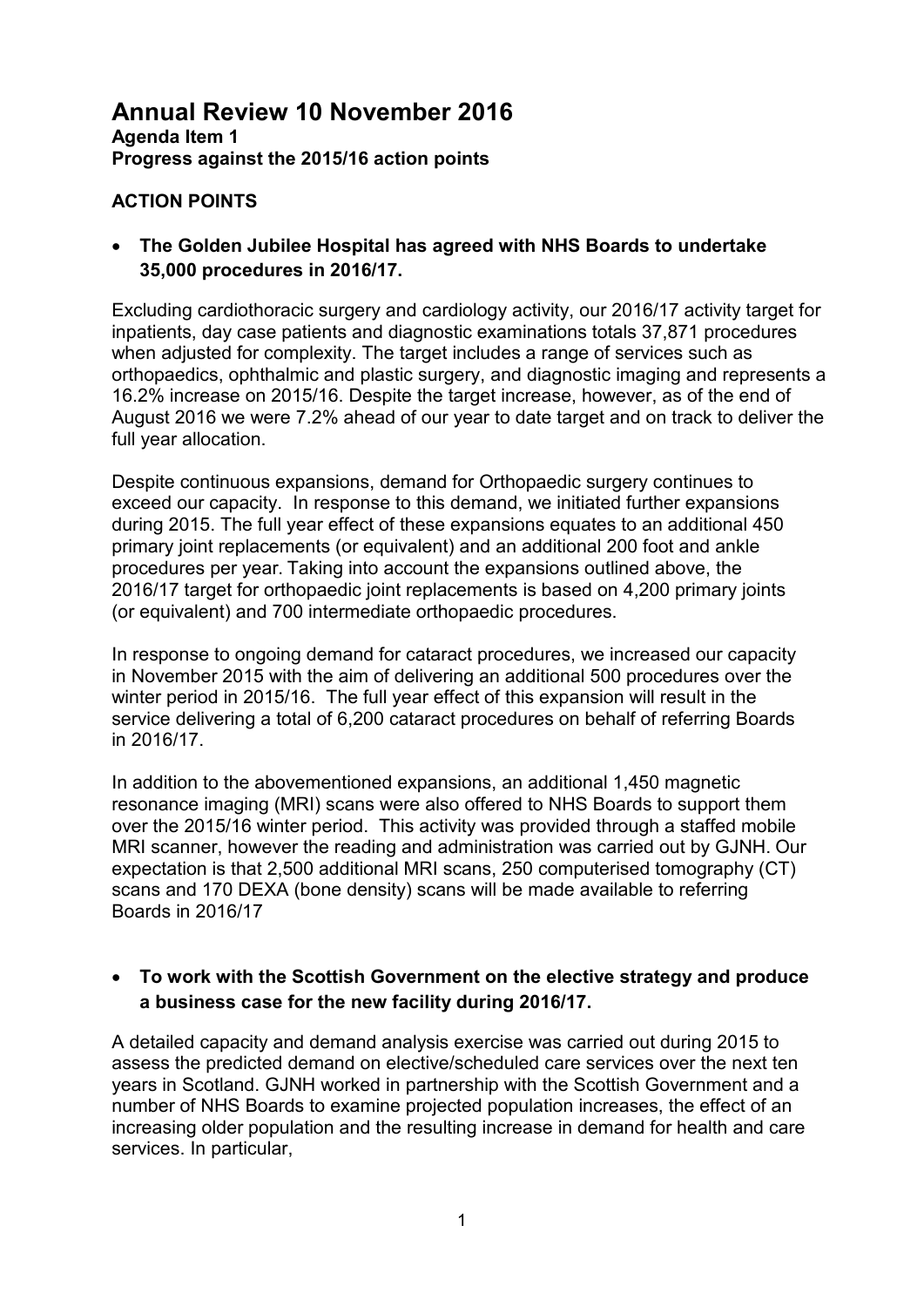volumes of cataract and hip and knee replacement surgery have increased by at least 90% since 2002; and this growth rate is expected to continue. Furthermore if intervention rates per head of population for these procedures increase, this projected growth will be greater still.

This growth in activity is set against the backdrop of increasing capacity challenges in NHS Scotland leading to difficulties in meeting waiting times and an increased use of private sector capacity.

As a result of this analysis and based on the success of the Golden Jubilee model of elective care, the Scottish Government has announced that there will be an investment of approximately £50 million at Golden Jubilee to meet demand for elective procedures over the next ten years. The planned objectives of the investment are as follows:

- Eliminate the use of the private sector;
- Reduce the chances of cancellation of elective surgery;
- Deliver in full and on a sustainable basis current and future Government guarantees on inpatient/day case waiting times;
- Provide greater resilience around the winter period with a more flexible use of beds and theatres; and
- Adopt leading edge best practice from across European and the World in delivering safe, effective and person centred elective healthcare.

In response to the predicted demand from the West region, the footprint of GJNH will be expanded through the construction of a new wing which will contain additional operating theatres, outpatient consultation areas and diagnostic facilities. The Project Team to deliver the new elective care centre at GJNH is currently being established and will produce the business case during 2016/17.

In response to ongoing demand for additional capacity, Golden Jubilee has brought forward work on its infrastructure projects to increase services for 'in demand' specialities, particularly radiology, ophthalmology and general surgery services. The early investment of £5million from the Scottish Government will enable the Golden Jubilee to invest in:

- Two state-of-the-art Magnetic Resonance Imaging (MRI) machines (one with cardiac capability), providing an additional 10,000 examinations a year;
- Building prototype ophthalmology theatres and outpatient clinics to pioneer new models of care, which will treat more patients every year; and
- Establishing a dedicated general surgery service, providing up to 2,100 procedures a year, increasing quality and continuity of care for patients and their families.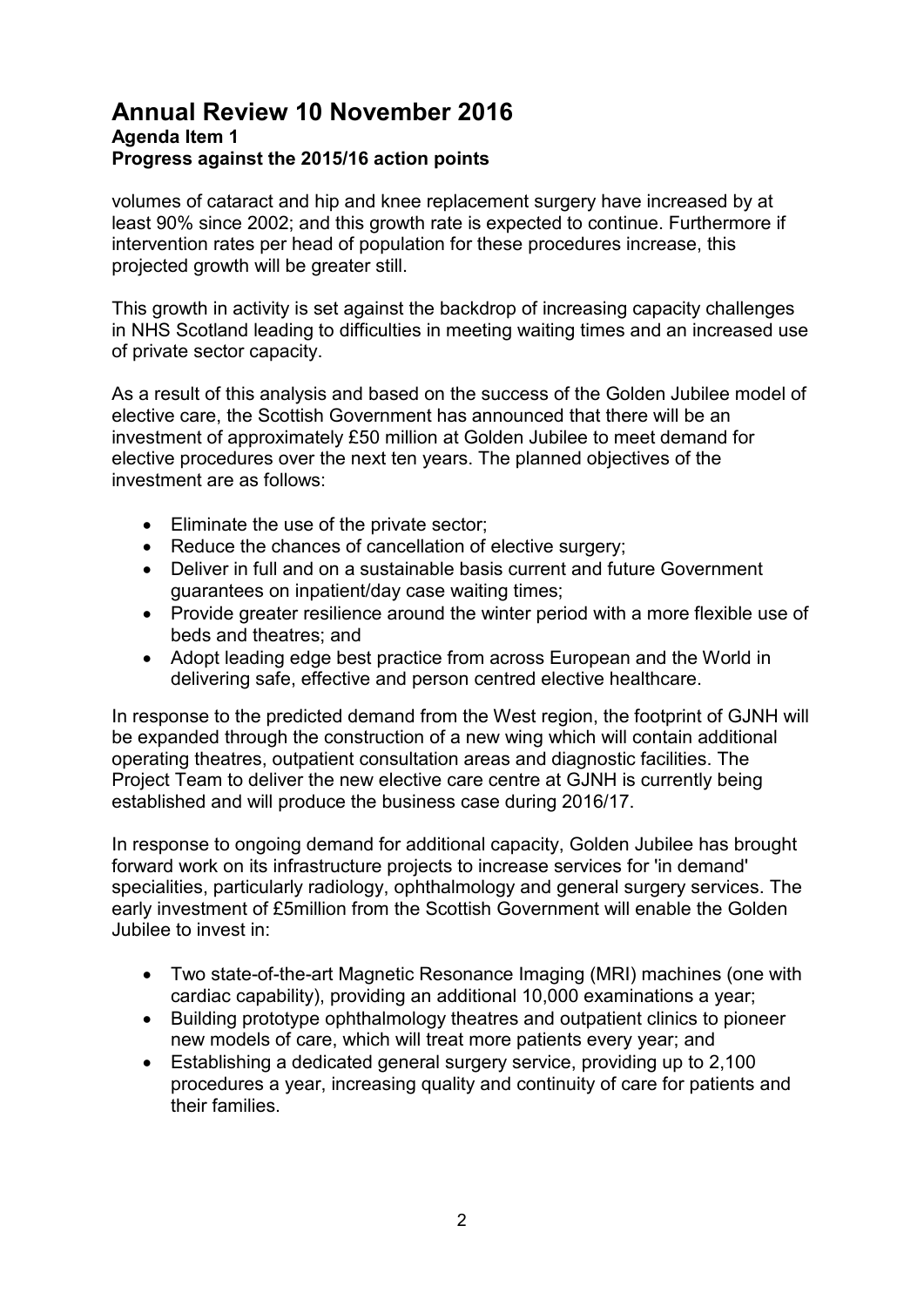# **Annual Review 10 November 2016**

#### **Agenda Item 1 Progress against the 2015/16 action points**

• **Continue to lead innovation on behalf of NHS Scotland in order to support development of new ideas to ensure Scotland remains at the forefront of providing pioneering healthcare** 

#### **Open Innovation and Innovation Funding**

Open Innovation has been defined as "t*he process of innovating with others for shared risk and reward to produce mutual benefits for each organisation, creating new products, processes or ideas that could not otherwise have been achieved alone, or enabling them to be achieved more quickly, cheaply or efficiently"*.

Golden Jubilee has now participated in two Open Innovation sessions led by Scottish Enterprise. This programme is the first of its kind in Scotland, with the cohort being established to:

- Build capacity and capability;
- Develop new relationships and collaborative opportunities;
- Share learning, expertise and experiences;
- Help each other with implementation what's working: what's not:
- Stimulate new thinking and ways of working; and
- Maintain pace and momentum.

Golden Jubilee has presented at these events on Innovation funding and industry collaboration and has been working closely with Scottish Government and Scottish Enterprise. During 2016/17 the Golden Jubilee will host the open innovation programme.

Work has been ongoing in developing a Case for Support for the Innovation Fund in Scotland, with a pilot developed for the Golden Jubilee. The Case for Support is an essential requirement for fundraising – it is the foundation to building an ambitious fundraising initiative. In order to deliver a successful fundraising strategy, we recently appointed a new Director of Global Development and Strategic Partnerships to take forward this ambitious programme of work.

#### **Enterprise Risk Management Approach**

Since 2015/16, we have been progressing the development of an 'Enterprise Risk Management' (ERM) approach led by our Board and Senior Management Team. This approach, which is being uniquely applied in a health care setting, is designed to identify potential events that may affect the Board vision, to allow the Board to determine which of these events it is willing to accept in pursuit of the vision (risk appetite) and to put in place measures to manage risks within risk appetite tolerances. Triggers and alerts will be put in place to enable more effective risk management. This potentially allows us to achieve better informed decision making with enhanced information on risks and aggregation across our Board.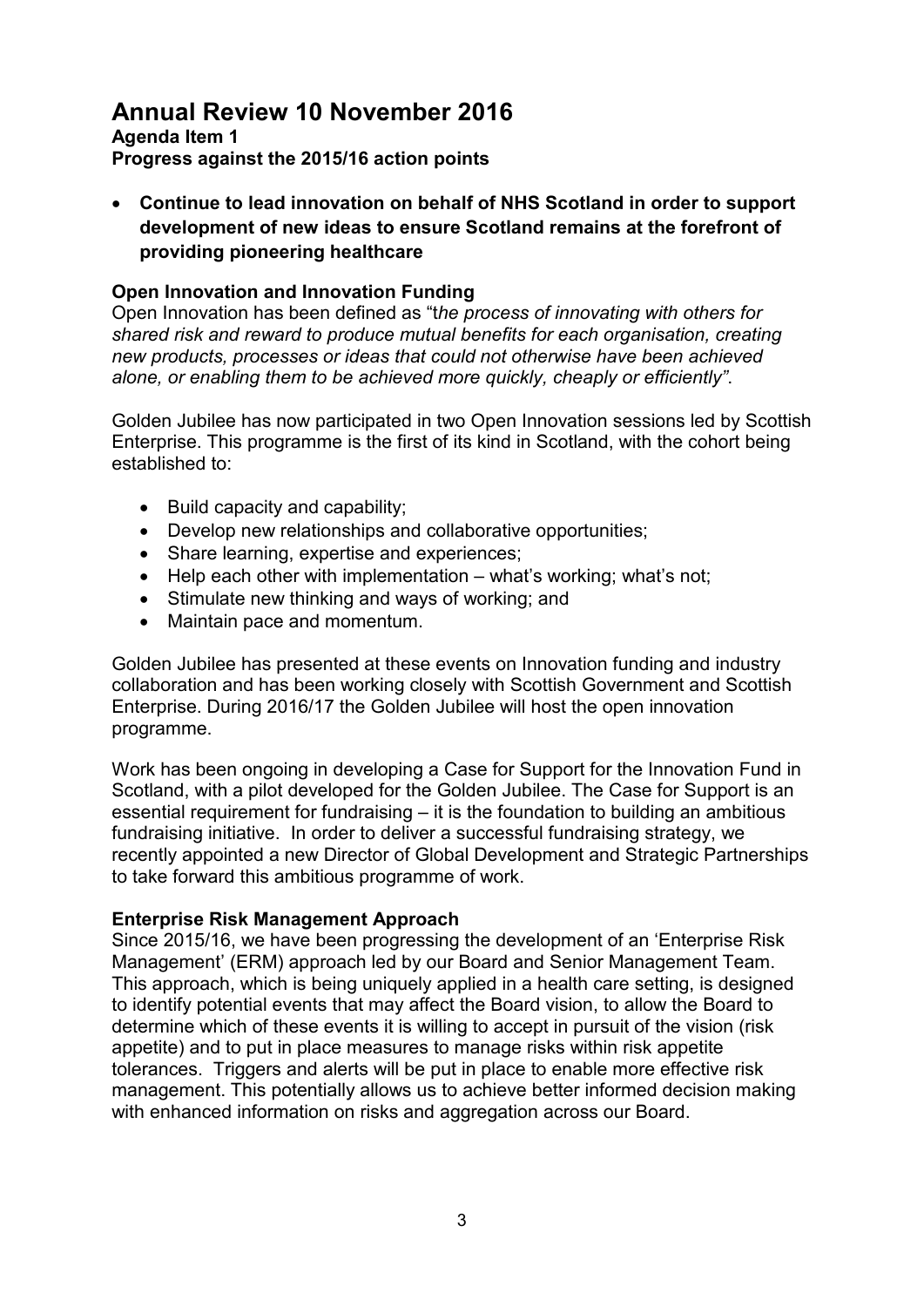The Board has already completed significant work to launch this approach including:

- Agreed the structure of our risk appetite framework with risk appetite statements framed around the three strands of the Board vision – Leading Quality, Research and Innovation;
- Tested the level of the Board risk appetite for these three areas and assessed how the level of risk appetite varied across the four elements of the Board campus – The Golden Jubilee National Hospital, the Golden Jubilee Conference Hotel, the Golden Jubilee Research Institute and the Innovation Centre;
- Held workshops our Board and Senior Management Team to assess the risk landscape, risk appetite and tolerance for our innovation pillar;
- Developed a risk profiling tool for innovation and plans are in place to roll this out to research and the hotel as the next phase during 2016/17; and
- Agreed the governance arrangements with a revised risk committee being established during 2016/17. This is supported by a newly created post of Chief Risk Officer.

### **Medical Devices Alpha Test (MDαT)**

We have continued to expand our innovative MDαT process developed to connect inventors, funders and clinicians to work together to create innovation in medical devices. The process enables individuals and organisations (such as commercial device companies and academic organisations) to submit a healthcare related device for review by a panel of clinical experts. The review will evaluate the device and its potential use in NHSScotland and the wider healthcare environment. One of the first devices to be evaluated through our

MDαT process, the Braidlock, is now being exported to Europe, bringing economic benefits to Scotland and a commercial partnership with GJF is being explored. Demand from device companies for MDαT review has increased significantly over the past year.

We have also established a number of Memoranda of Understanding with strategic partners; this includes Strathclyde University, West College Scotland and a leading hospital in Bangkok. We have also hosted visits from Great Ormond Street and clinical and management teams from Singapore, Australia and Brunei.

### • **To undertake a scoping exercise on the possibility of lung transplantation at the hospital and to work with stakeholders in taking this forward.**

Following actions outlined within our Board Local Delivery Plan and agreed with Scottish Government at the Board Annual Review in January 2016, National Services Division (NSD) have formally supported the commencement of an options appraisal exercise to consider the impact of developing a lung transplantation service at Golden Jubilee.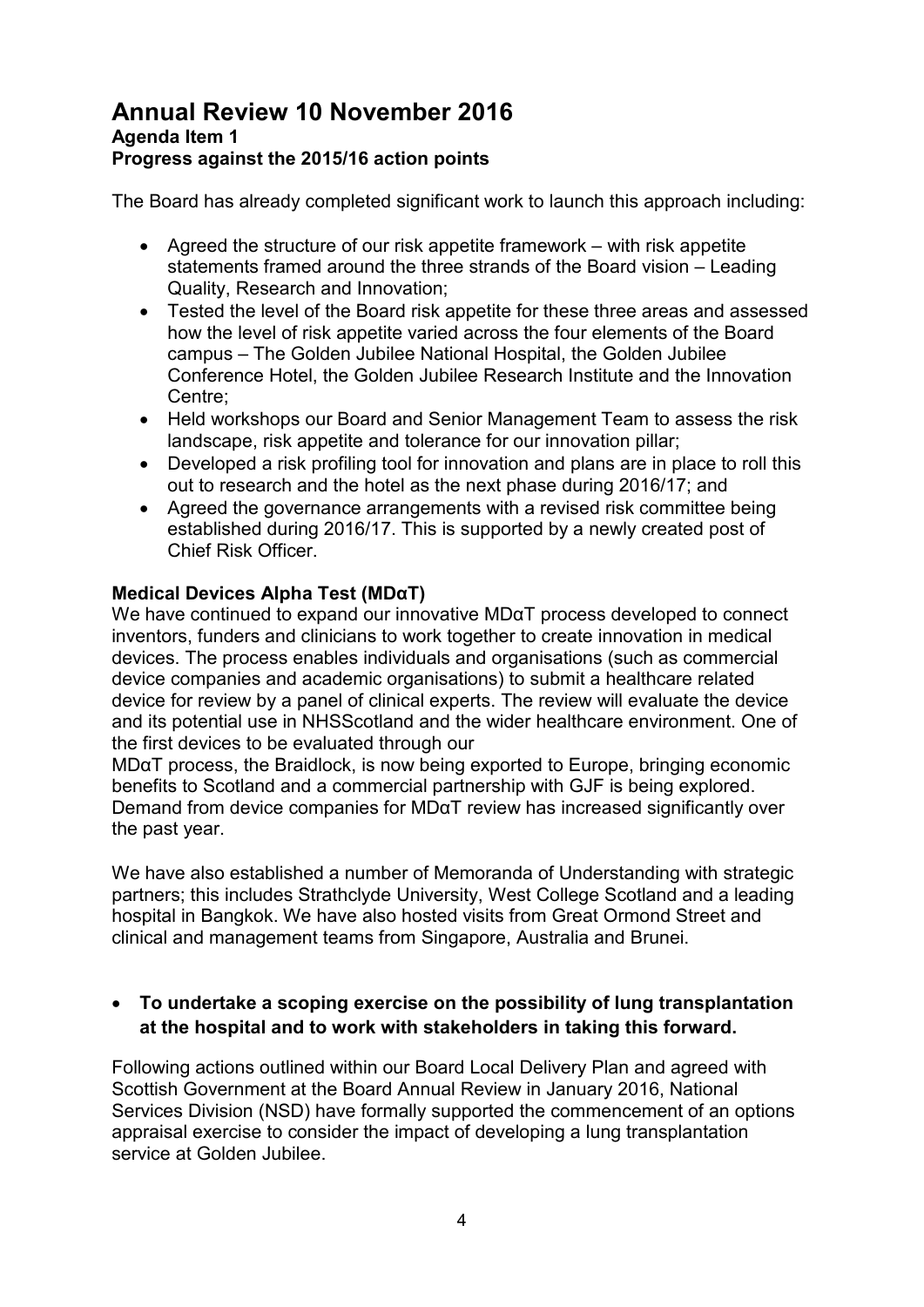Development of a lung transplantation service at GJNH has been a longstanding aspiration of the Board and is seen as a logical progression from establishment of the heart transplantation service on the site in 2008. Under current arrangements lung transplantation is not available in Scotland and so Scottish patients requiring the procedure travel to the North of England for treatment. Furthermore, GJNH is the only heart transplant centre in the United Kingdom which does not currently offer both Heart and Lung transplantation.

Over the course of 2016/17 a multidisciplinary team from the Jubilee team with support from NSD and Scottish Government will consider the potential patient benefits to be gained via a Scottish lung transplant service as well as the clinical capacity within Scotland to provide such a service and its financial implications. This work has commenced through an analysis of the current service with support from NSD and we have secured specialist respiratory physician advice to enable us to develop a future potential patient pathway for a lung transplantation service at GJNH. The appraisal will explore all options including a description of activity required to deliver a phased implementation of lung transplantation.

The outcome of the options appraisal will be an outline business case which will be presented to Scottish Government and NSD for consideration.

#### **Golden Jubilee Conference Hotel**

The Conference Hotel performed well in what was a very busy year. Following a robust marketing and engagement campaign the rebrand to the 'Golden Jubilee Conference Hotel' was completed in January 2016 and progress was made in not only exceeding the year's business development target but in developing the pipeline for future years. The hotel continued to demonstrate its role as public sector asset with 56% of its business derived from NHS and public sector organisations, and it provided over 8,500 patient bedrooms during 2015/16. All financial targets were exceeded enabling the venue to re-invest in its strategic infrastructure plans.

Turning to 2016/17 and as of the end of August 2016, good progress is being made to update a number of the Hotel's facilities in line with the Conference Hotel's 2020 strategy to develop the venue as an international hospitality, meeting and conference element of the Foundation. The new 'Inspiration Space' conference area was completed in September and this will provide a flexible meeting space which increases overall delegate capacity and provides a platform for creative and collaborative work. The first phase of refurbishing the hotel's bedroom stock with a slick, contemporary look has also been completed. Refurbishment of the remaining rooms will take place on a rolling basis over the next three years.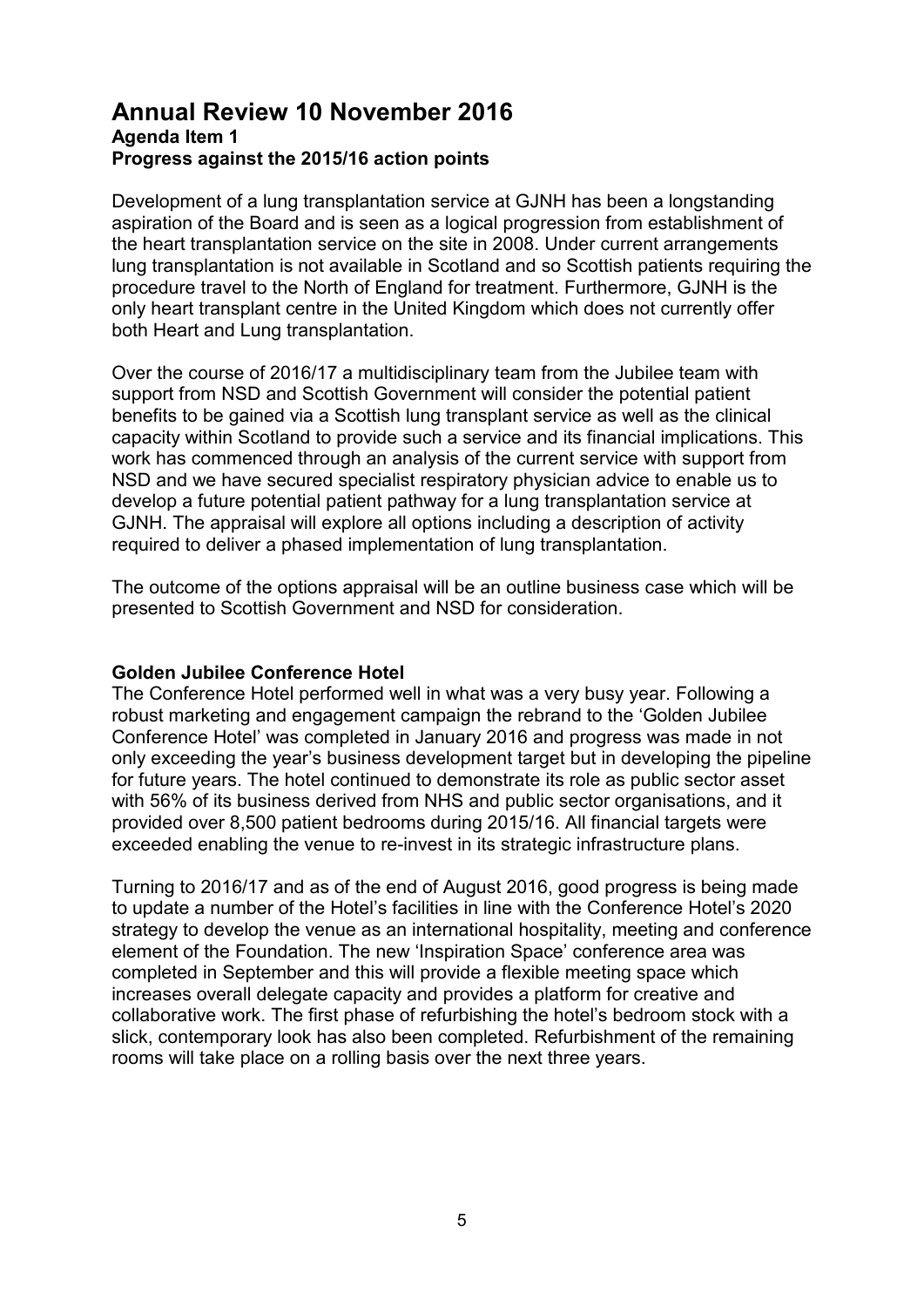# **Annual Review 10 November 2016 Agenda Item 2**

**Quality Ambition: Person Centred** 

### **Delivery of Wait Times**

- **12 weeks Treatment Time Guarantee (TTG)**
- **18 weeks Referral to Treatment (RTT)**
- **12 weeks for first outpatient appointment**

During 2015/16 100% of new outpatients were seen within 12 weeks and all of our patient journeys were completed within 18 weeks of referral. We fell slightly short of the 12 week Treatment Time Guarantee (TTG), treating 99.9% of inpatient and daycase patients within target.

Overall we are proud of our waiting times performance as over the course of the year we faced a number of capacity challenges; rising demand for Cardiology beds associated with increased complexity and number of interventional coronary procedures, two consecutive expansions of our Orthopaedic service, and one expansion of our Ophthalmology programme.

#### **Cancer Treatment Target (31 days)**

Maintaining the high standards set in previous years and helping to ensure the best possible outcome for our patients, we continued to provide surgical treatment to all lung cancer patients within 31 days during 2015/16 with a median wait time of 11 days and maximum wait of 30 days.

This positive performance has continued into 2016/17 with 100% of cancer patients treated within the 31 day target as of the end of June 2016.

#### **Involving People**

During 2015/16 we reviewed our Involving People Strategy which describes how we will work with our stakeholders outside and inside the organisation. Our aim is to move beyond involvement based around giving and receiving information so we can build a participative approach using tools such as shadowing, storytelling and partnership working to develop mutually beneficial relationships between GJF and its wider community. The revised strategy is scheduled for sign off during 2016/17.

#### **National Person Centred Health and Care Programme**

In line with the strong person centred ethos within the Board we continue to develop initiatives to support our patients, their families and carers, and our staff:

'Must do with me' elements:

- As part of our focus on holistic patient, family and staff care we reviewed our 'Spiritual Care Policy' during 2015/16, setting out how we will guarantee equity of access to support regardless of belief. The policy will be signed off during 2016/17;
- We piloted 'Patient Voices' films in Cardiac and Thoracic Surgery in which patients and their families spoke about their experience of care at GJNH. These films are being made available to new patients to help them prepare for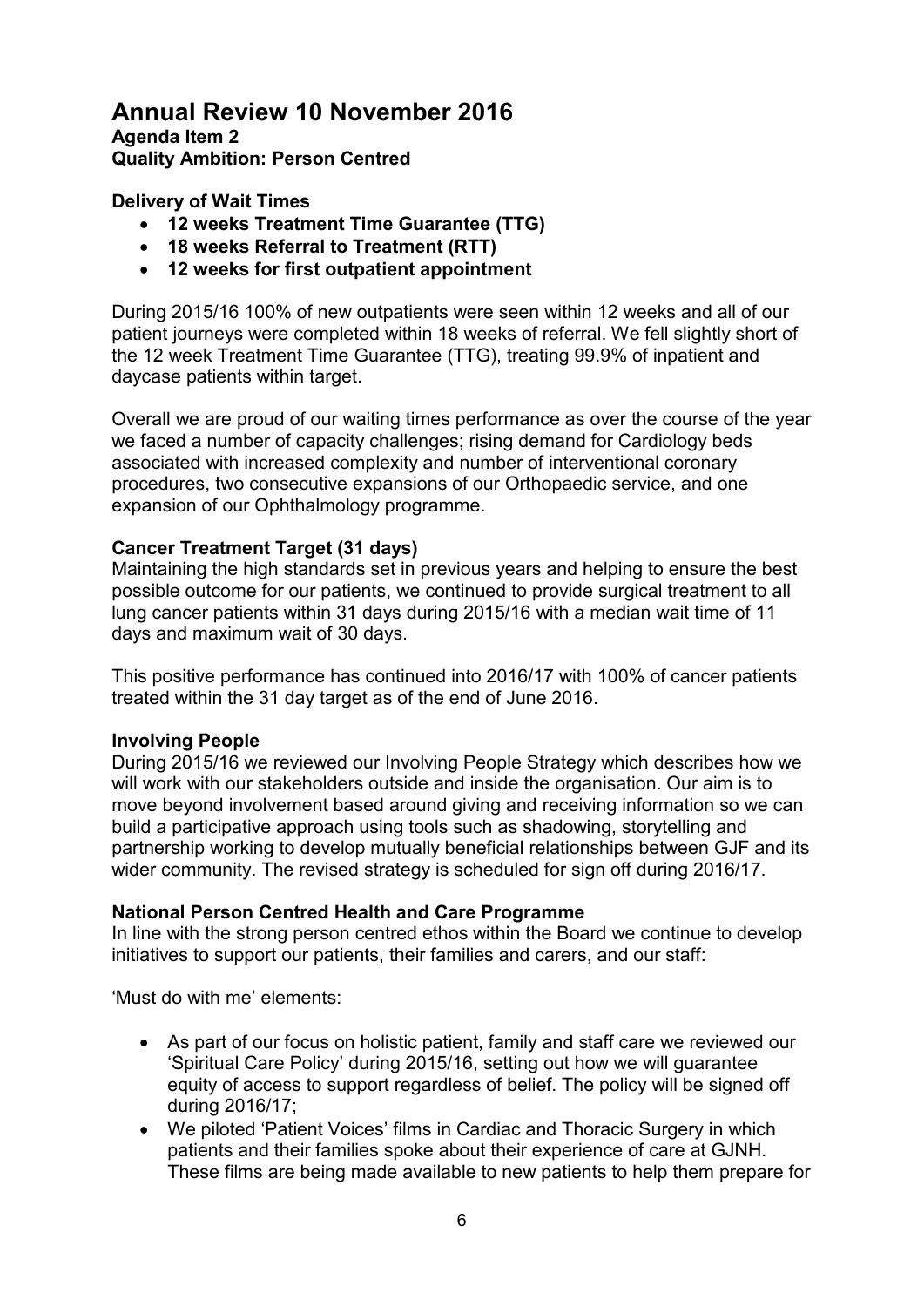# **Annual Review 10 November 2016 Agenda Item 2 Quality Ambition: Person Centred**

surgery. During 2016/17 we hope to develop films for other clinical areas to support more of our patients.

#### **Volunteers**

There was a significant expansion of our Volunteering Services during 2015/16 with an increase in both the number of volunteers and the variety of roles. In addition to services such as befriending and leading quality walkrounds, we now have a number of Patient Peers. As past patients of the Cardiothoracic service themselves, these volunteers provide emotional support and practical advice to new Cardiothoracic patients while raising any patient concerns to staff.

Last year also saw the launch of our volunteer newsletter, 'Involved'. Distributed to all Jubilee volunteers and staff along with volunteer managers across Scotland , 'Involved' helps ensure our volunteers are kept informed of all Jubilee related news while maintaining our links with the wider, national volunteer community.

#### **Equalities**

Ensuring our services are accessible to all our patients regardless of language, disability or impairment is a key Board objective. To this end our 'Interpretation and Translation Policy' has been reviewed to ensure all Jubilee patients are able to engage with us in the most accessible way for them.

In January we were awarded 'Top Health and Social Care Provider in the UK' and came 29th in the UK as a whole, our highest ranking yet, in the prestigious Stonewall Workplace Equality Index (WEI) 2016.

#### **Feedback, comments, concerns and complaints**

We are pleased to report that while we saw more patients in 2015/16 than in 2014/15 and underwent a number of expansions, we received fewer complaints. In 2014/15 we received 51 complaints (0.08% of overall activity); however, this fell to 48 complaints (0.07% of overall activity) during 2015/16.

We have reviewed the framework and system that supports complaints and feedback management to ensure we involve the right people in responses and use the learning gained to improve our services. As a result of patient feedback we have:

- Set up a new Tissue Viability clinic to assist in monitoring wound complications; and
- Reviewed our hotel booking process for travelling patients to give them the best experience possible.

The DATIX risk management system was also significantly upgraded and the complaints/ feedback module continues to be developed to support tracking of learning and trends across the types of feedback.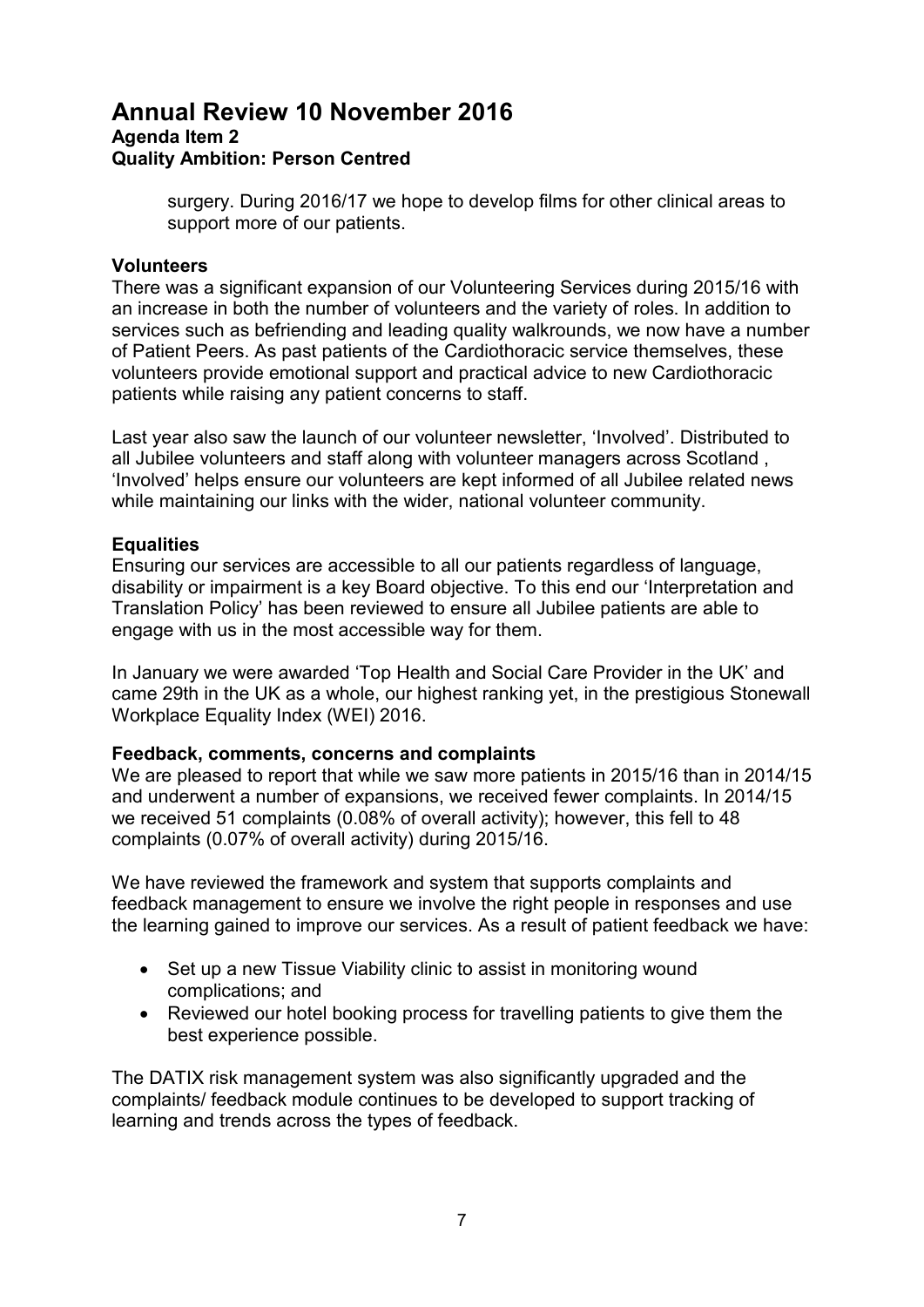#### **Providing Safe Care**

The Golden Jubilee aims to provide high quality care which is safe, effective and person centred. We recognise the risks that are inherent in the delivery of healthcare and are committed to continually reviewing our systems and processes to prevent or reduce the risk of harm whilst allowing us to take opportunities to improve our services.

The Board's **Adverse Event policy** has been significantly revised in line with the national framework from Healthcare Improvement Scotland, with an updated process to support identification and management of Significant Adverse Events. Our DATIX system was upgraded during November 2015 to support the policy re-launch and we continue to develop the causal analysis and action tracking capability of the system in monitoring improvements.

The Foundation remains fully committed to the work of the **Scottish Patient Safety Programme (SPSP)** in improving care for all of our patients. Work is underway in key areas of; Acute Adult programme of Falls, Pressure Ulcer, Deteriorating Patient and Catheter-Associated Urinary Tract Infections (CAUTI). Our pilot ward, Ward 3 West, was invited to present their work on the Scottish Structured Response (SSR) at a regional learning event this year. Following an increase in Staphylococcus Aureus Bacteraemia (SAB) cases there was a review of the Peripheral Vascular Catheter (PVC) maintenance processes with standardisation across all areas of the documentation used to support this. This work was presented at a national Healthcare Associated Infection (HAI) Improvement event in year. The SPSP Leadership Group oversee the programme activity with sub-groups linked to the work streams.

Medicines are a key area of safety and during 2015/16 year we have implemented **Electronic Drug Cabinets**. These cupboards will ensure that patients receive their drugs in a more efficient and timely manner and reduce the risk of errors.

The **Antimicrobial Audit programme** within the Board also continues. A programme of regular audits of antimicrobial prescribing and administration is carried out in the hospital in line with the Scottish Government and SAPG (Scottish Antimicrobial Prescribing Group) recommendations. Results from this are being used to inform local improvements with one are selecting this as their local quality improvement priority.

**Innovation** at GJNH is also being used to improve our patient's safety and clinical outcomes. We are the first hospital in Europe to trial a groundbreaking device which could revolutionise post surgery care for knee replacement patients. The remote control knee device monitors patients who have had knee replacement surgery, patients to see the progress they are making, and also allowing their consultant to monitor their recovery remotely whether they stay 20 or 200 miles away. It is hoped this new device will significantly improve the recovery journey and clinical outcomes for patients having knee surgery.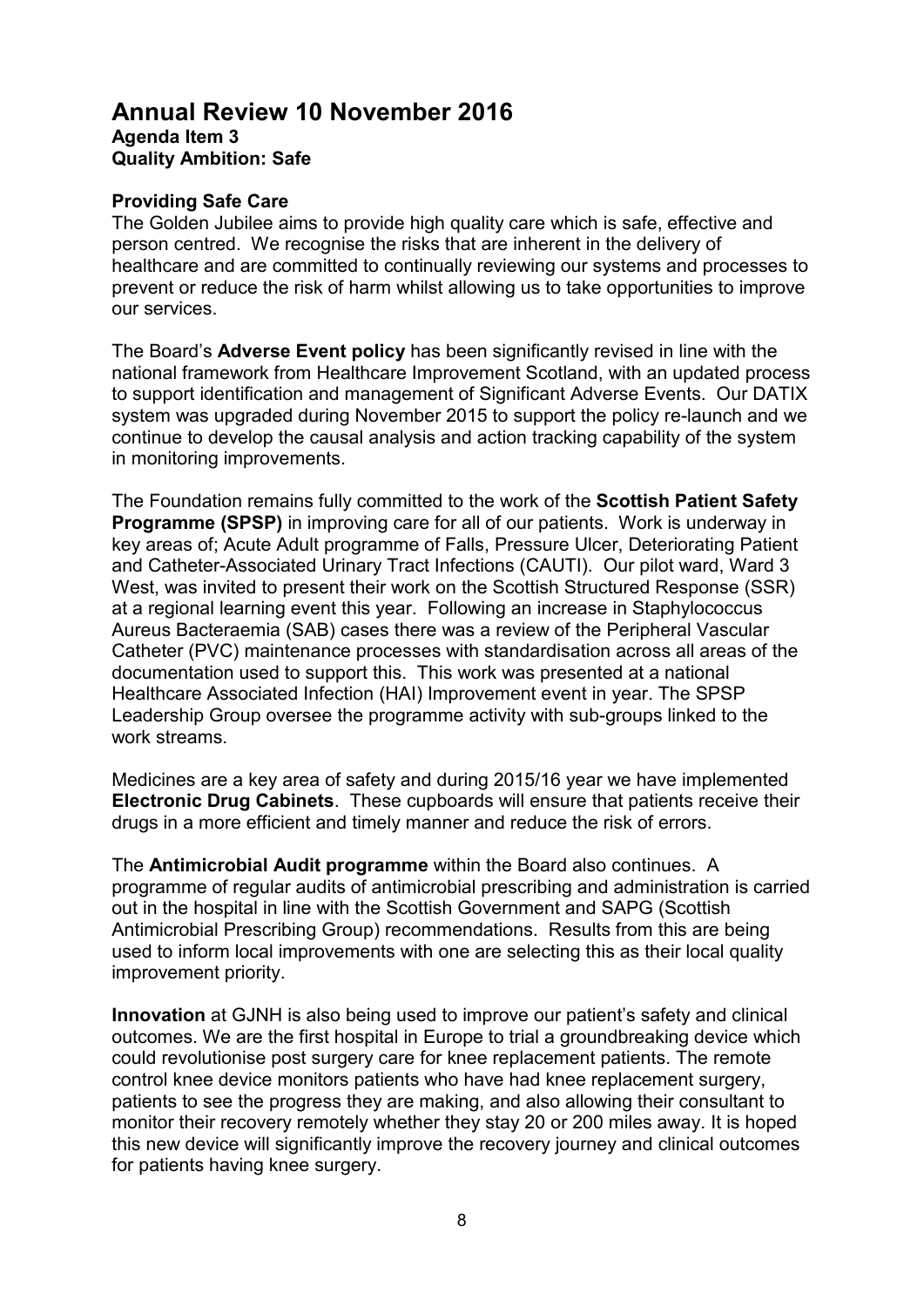#### **Healthcare Associated Infection (HAI)**

#### **Staphylococcus aureus bacteraemia (SAB)**

Following a rise in Staphylococcus Aureus Bacteraemia (SAB) cases during the first half of 2015/16, we voluntarily invoked the HAI Policy Unit Chief Nursing Officer (CNO) Algorithm to gain additional support from Health Protection Scotland and Health Improvement Scotland. We developed a SAB prevention group and undertook a collaborative review of possible contributory factors which produced a robust action plan of quality improvement approaches. While there was a subsequent reduction in the number of cases during the second half of the year, the surge in the first two quarters resulted in an overall rate of 0.22 cases per 1000 occupied bed days (AODB). This exceeded our local target of 0.12 cases per AOCB but was within the national target of 0.24 cases per AOCB.

Turning to 2016/17, in the period April to July 16 two SABs have been identified, a positive improvement on last year which saw five cases in the same time period.

#### **Clostridium difficile infection (CDI)**

In line with performance seen in previous years, no cases of clostridium difficile infection (CDI) were reporting during 2015/16 and as of the end of July no cases have been seen in 2016/17. We continue to employ alert organism surveillance and close monitoring of the severity of cases by the Prevention and Control of Infection Team.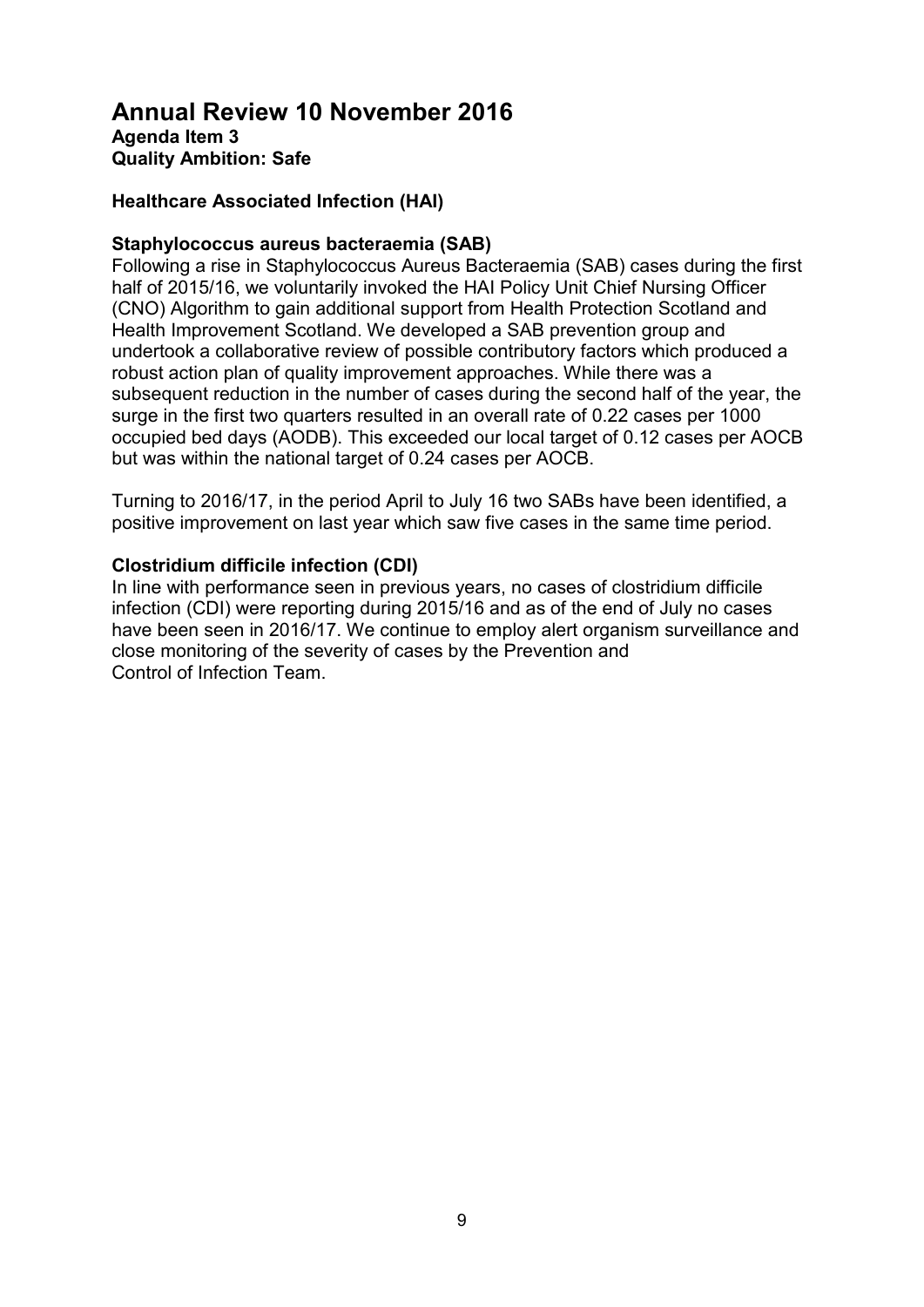#### **Financial Performance**

The Board achieved its three core financial targets in 2015/16. Against its Revenue Resource Limit (RRL), the Board achieved a break-even position for both core and non-core expenditure.

In achieving this result, the Board has delivered efficiency savings of £3.498m against a plan of £3.265m, with an increase of £233k against plan.

In addition the Board continues to recognise its national status in supporting both Territorial Boards and National Boards in delivering their efficiency and productivity agenda.

In 2015/16, this support included:

- Additional out of hours and weekend activity for Radiology services currently delivered 'free of charge' to all Health Boards;
- Additional MRI capacity through the use of the mobile MRI increased from two days to five days per week;
- Additional orthopaedic and ophthalmology expansions of which the Board funded the non recurring costs of these in 2015/16 and the supported 1/3 of the recurring costs – to a value of £600k;
- Investment in a Radiology and Theatre Academy that delivers in- house training and accreditation for 'hard to fill' clinical posts. If this model works this could be rolled out across NHS Scotland;
- A reduction in the marginal costs for orthopaedics and endoscopy; this equates to a saving of £700k across NHS Scotland; and
- The roll out of see and treat services across orthopaedics and ophthalmology resulting in savings in new outpatient attendances for Boards across Scotland of 7,212 orthopaedic patients and 8,000 ophthalmology patients

#### **Capital Planning Process**

The capital spend for 2015/16 was £6.387m against a budget of £6.387m thus demonstrating a breakeven position. This is split between medical equipment replacement, property expenditure and Information Management and Technology (IM&T) equipment.

A capital planning process for the capital allocation is established with a capital group meeting fortnightly to consider the capital requirements in relation to the Board, in particular:

- Strategic planning objectives;
- Proposed capital projects; and
- Approval and monitoring of capital expenditure.

In addition the work included in the property and asset management strategy is used to inform the capital plan. We have also established a Property and Asset Management (PAMS) Steering group that considers all strategic property and asset issues.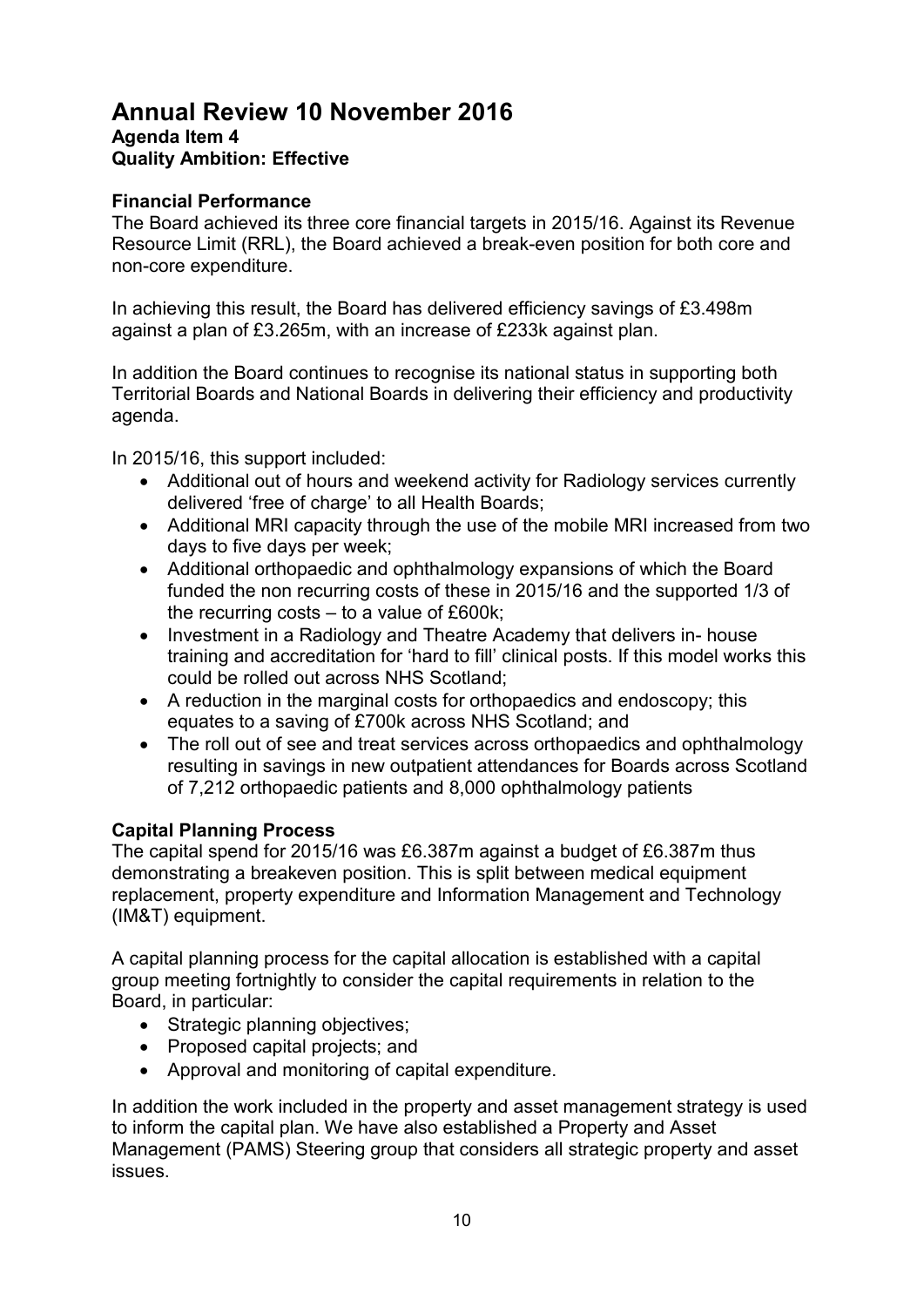### **Efficiency Savings Programme**

The efficiency plans for 2016/17 are in the main related to service and quality improvement schemes across inpatient and outpatient services this includes productivity increases and a more efficient use of the workforce. In addition we continue to realise significant savings from procurement schemes (with particular focus on reducing variation), eHealth projects through benefits realisation and energy efficiency through the Central Sterilisation Processing Department (CSPD) steam project.

In recognition of the challenges the Board has in place an efficiency and productivity group including all key Executive Directors and senior managers within the organisation.

The three-five year work plan focuses on the following key areas:

- Telehealth;
- Job planning;
- Prescribing including roll out of electronic drug cupboards;
- Income generation:
- Benefits realisation from ehealth initiatives;
- Radiology redesign;
- Innovation initiatives;
- Workforce planning including e-rostering;
- Capacity Planning and scheduling;
- Procurement lost opportunities and reducing variation;
- Closer monitoring of quality bid investment and benefits realised; and
- Benchmarking and best practice initiatives.

During 2016/17, we aim to extend the Portal to Portal (online patient record viewing tool) connectivity to include links between GJNH and NHS Ayrshire & Arran, NHS Dumfries and Galloway and NHS Greater Glasgow & Clyde. This has been a key efficiency saving for the Board in the previous two years and will continue as the usage increases. Extending to other Boards will save significant time across all clinical staff and administration time.

In addition, we will further rollout electronic ordering of Laboratory and Radiology tests across Golden Jubilee Hospital, building upon the benefits already identified within the Outpatient Department

#### **Staff Governance 2015/16**

*Everyone Matters: 2020 Workforce Vision* recognises the key role the workforce plays in responding to the challenges that NHSS is facing, and in improving patient care and overall performance. During 2015/16, our key areas of achievement were:

• iMatter has been rolled out to every team within the Board. Training has been delivered across the Board and guidance developed to ensure sustainability of the system;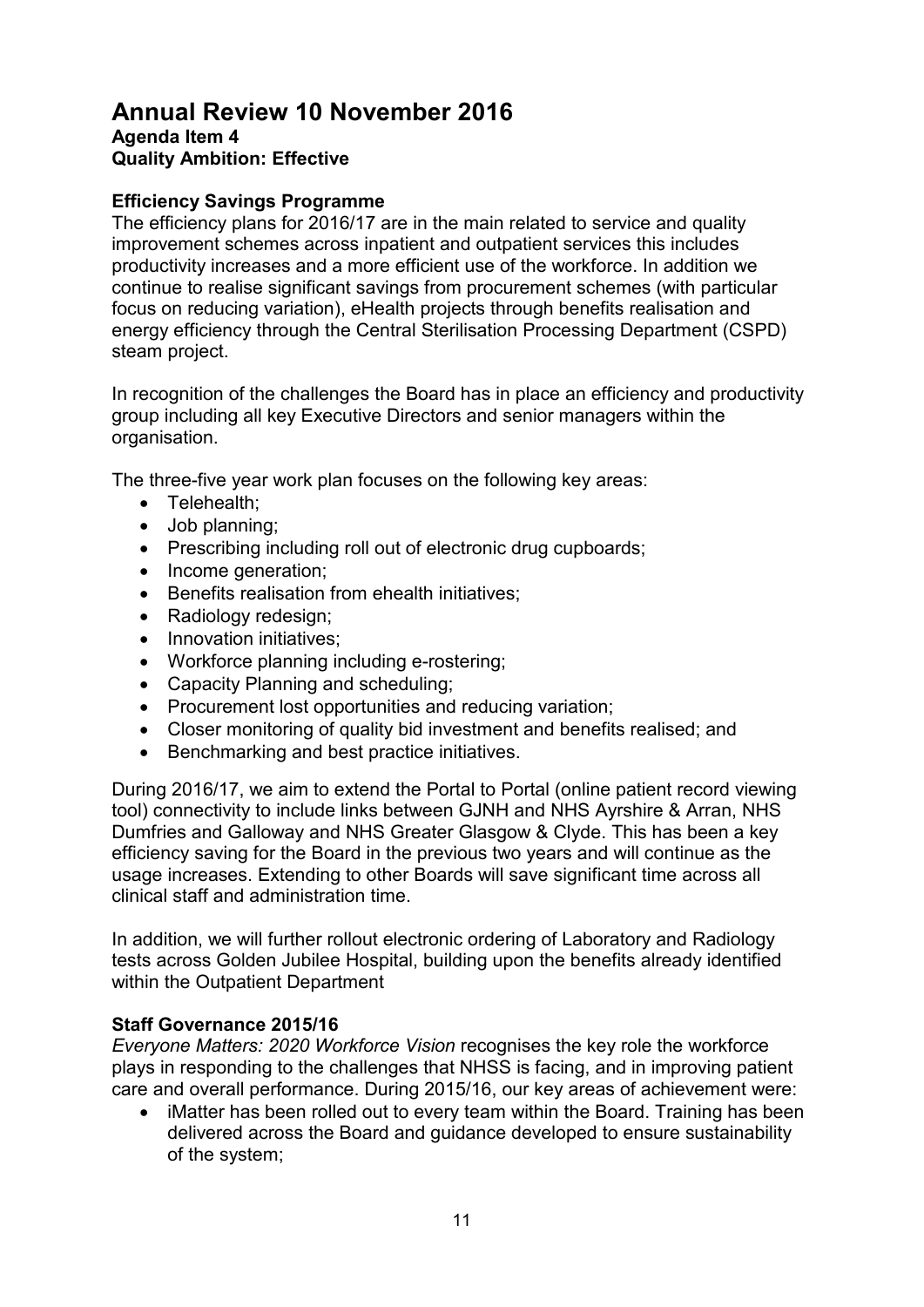- We have reviewed the level of organisational development support required to support Team Leads and Managers in relation to developing iMatter action plans and improving the quality of Knowledge and Skills Framework Personal Development Review (KSF PDR) conversations. A process is in place to align support where support on Team Effectiveness is requested;
- Excellent progress has been made in delivering the 2015/16 Staff Governance Action Plan;
- All NHS Scotland Partnership Information Network (PIN) policies have been implemented within the Board ensuring equity of access and consistency of approach; and
- Values based recruitment is now embedded throughout the Board with training provided for all line managers. This helps the Board to work towards its Vision for leading quality, research and innovation, and our Values of:
	- $\triangleright$  Valuing dignity and respect;
	- $\triangleright$  A 'can do' attitude;
	- $\geq$  Leading commitment to quality:
	- $\triangleright$  Understanding our responsibilities; and
	- $\triangleright$  Effectively working together

#### **iMatter**

Having fully implemented iMatter, the Board received its anniversary report in July 2016 with an overall response rate (RR) of 71% and employee engagement index (EEI) score of 77%. These demonstrated an increase from 2015 (RR 65% and EEI 77%).

#### **Values Pulse Survey**

Having developed our innovative validated pulse survey to test whether staff feel our values are being "lived", we rolled the survey out to half of the Board in June 2016. The results were very positive with a 62% response rate and a Values Index Score of 84%. The survey will be rolled out to the remaining staff in November 2016.

### **Sickness Absence and Knowledge and Skills Framework (KSF)**

Sickness absence has been a challenging area for us in 2015/16 and Board absence rate for the year was 5.1%. Since April 2016, our levels of sickness absence have reduced and were at 4.1% in July.

Sickness absence continues to be managed effectively and fairly for all staff in a supportive manner through close working of staff, managers, Human Resources and staff side.

Our performance against the KSF PDR target of 80% has remained a strong focus and 74% of KSF reviews were completed by 31 March 2016. To ensure staff are fully supported in their development we are now working on improving the quality of the conversations between managers and staff during the review process.